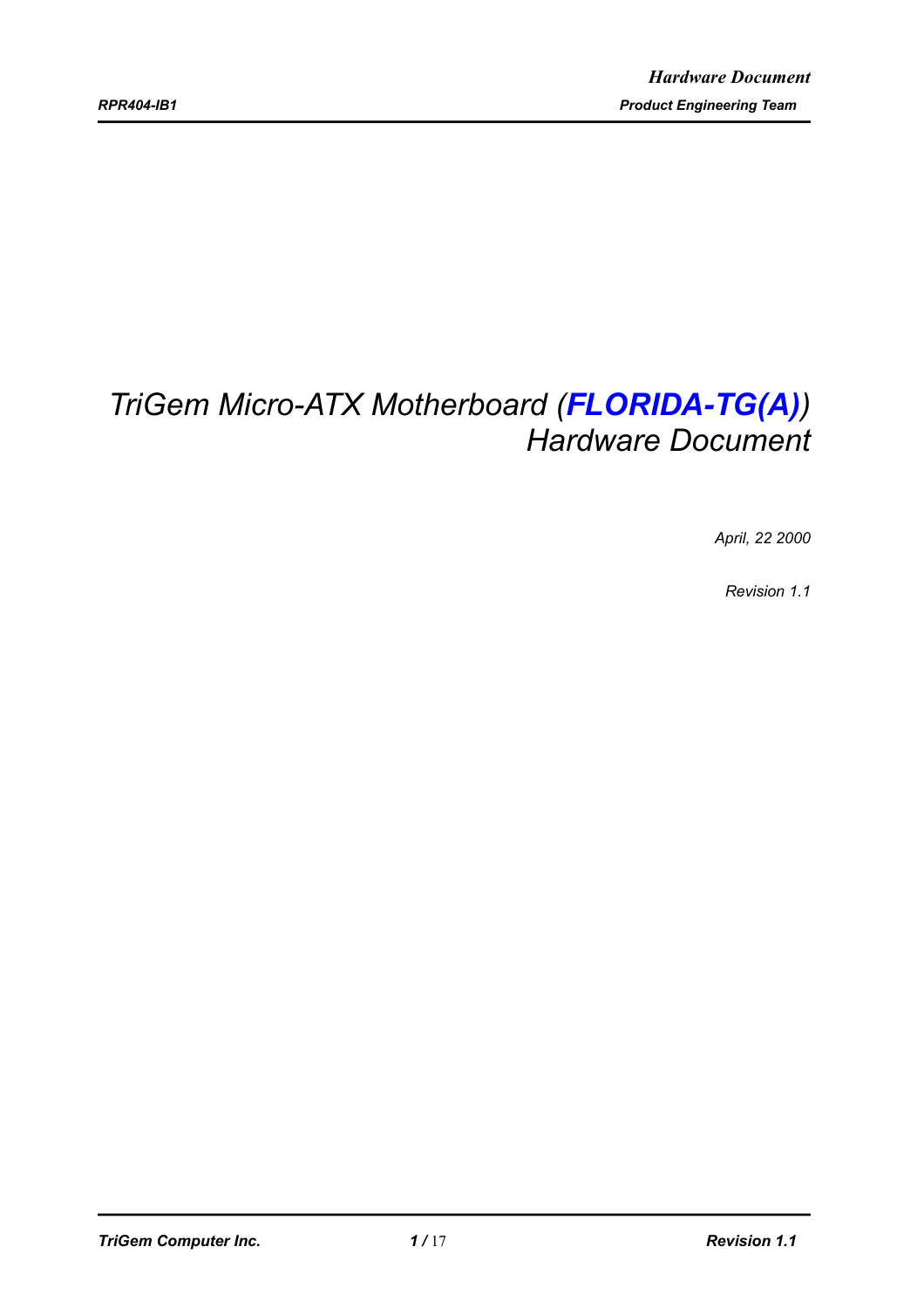## *Document Revision History*

| Released date    | Revision | Description                                                                                                                                                                                                                     |
|------------------|----------|---------------------------------------------------------------------------------------------------------------------------------------------------------------------------------------------------------------------------------|
| February, 1 1999 | Rev. 0.9 | First released version for this document.<br>This document describes the major specification of the Florida<br>motherboard and the functional feature to be extended by the customer.<br>The motherboard revision number is DP1 |
| March, 5 1999    | Rev. 1.0 |                                                                                                                                                                                                                                 |
| April, 22 2000   | Rev. 1.1 | Chipset<br>$(CS4280 \rightarrow CS4281)$<br>Audio<br>changed.<br>is is<br>Form a new model Florida-TG(A)                                                                                                                        |
|                  |          |                                                                                                                                                                                                                                 |
|                  |          |                                                                                                                                                                                                                                 |
|                  |          |                                                                                                                                                                                                                                 |
|                  |          |                                                                                                                                                                                                                                 |

# *Marketing Information*

| Address   | 45-2 Yoidodong, Youngdeungpoku, Seoul, Korea      |
|-----------|---------------------------------------------------|
| Telephone | 82-2-3774-4303 (Ext. International Business Team) |
| Fax       | 82-2-786-9478                                     |
| Email     | dcchang@trigem.co.kr (Dong Chun Chang)            |

# *Technical Support*

*Address 1055 Shingil-Dong, Ansan, Kyunggi-Do, Korea Telephone 82-345-491-9528 (Ext. 606) Fax 82-345-593-6721 Email sehong@trigem.co.kr (Hong Seung Eung) hkbaek@trigem.co.kr (Hyenki Baek) scyou@trigem.co.kr (Chang Yoo)*

#### *User's Notice*

No part of this product, including the schematics and BIOS may be reproduced, transmitted, transcribed, stored in a retrieval system, or translated into any language in any form by any means without the express written permission of TriGem Computer Inc. except the document kept by the purchaser for backup purposes.

*© Copyright 1999 TriGem Computer Inc. All rights reserved*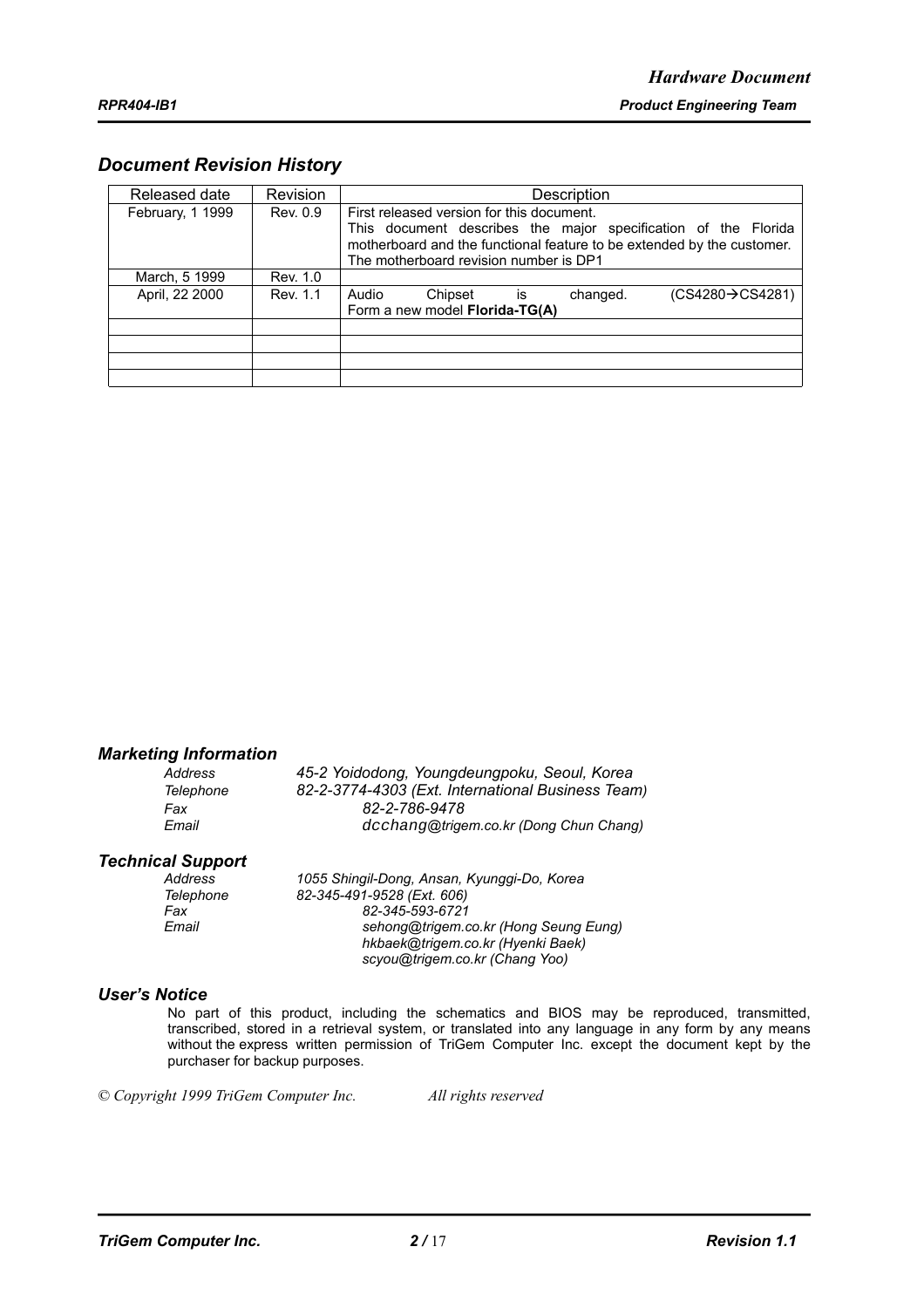# *Contents of Table*

#### **I. Introduction**

| 1. Generation Description<br>2. Function Block Diagram |   |
|--------------------------------------------------------|---|
| II. System Overview                                    |   |
| 1. Major Units                                         |   |
| 2. Upgradeability                                      |   |
| 2-1. Processor                                         | 8 |
| 2-2. Memory                                            | 8 |
| $\Omega$ $\Omega$ $\Omega$                             | ⌒ |

|                                                                            | a. |
|----------------------------------------------------------------------------|----|
| 2-5. Advanced Configuration and Power Interface (ACPI) ------------------- | 10 |
|                                                                            | 10 |

#### **III. Jumper & Connector Description**

| 1. Motherboard Jumper Setting       | 11 |
|-------------------------------------|----|
|                                     | 11 |
|                                     | 11 |
|                                     | 12 |
|                                     | 12 |
|                                     | 14 |
| 2-1. Motherboard Internal Connector | 14 |
|                                     | 16 |
| 3. Joystick & USB daughter board    | 16 |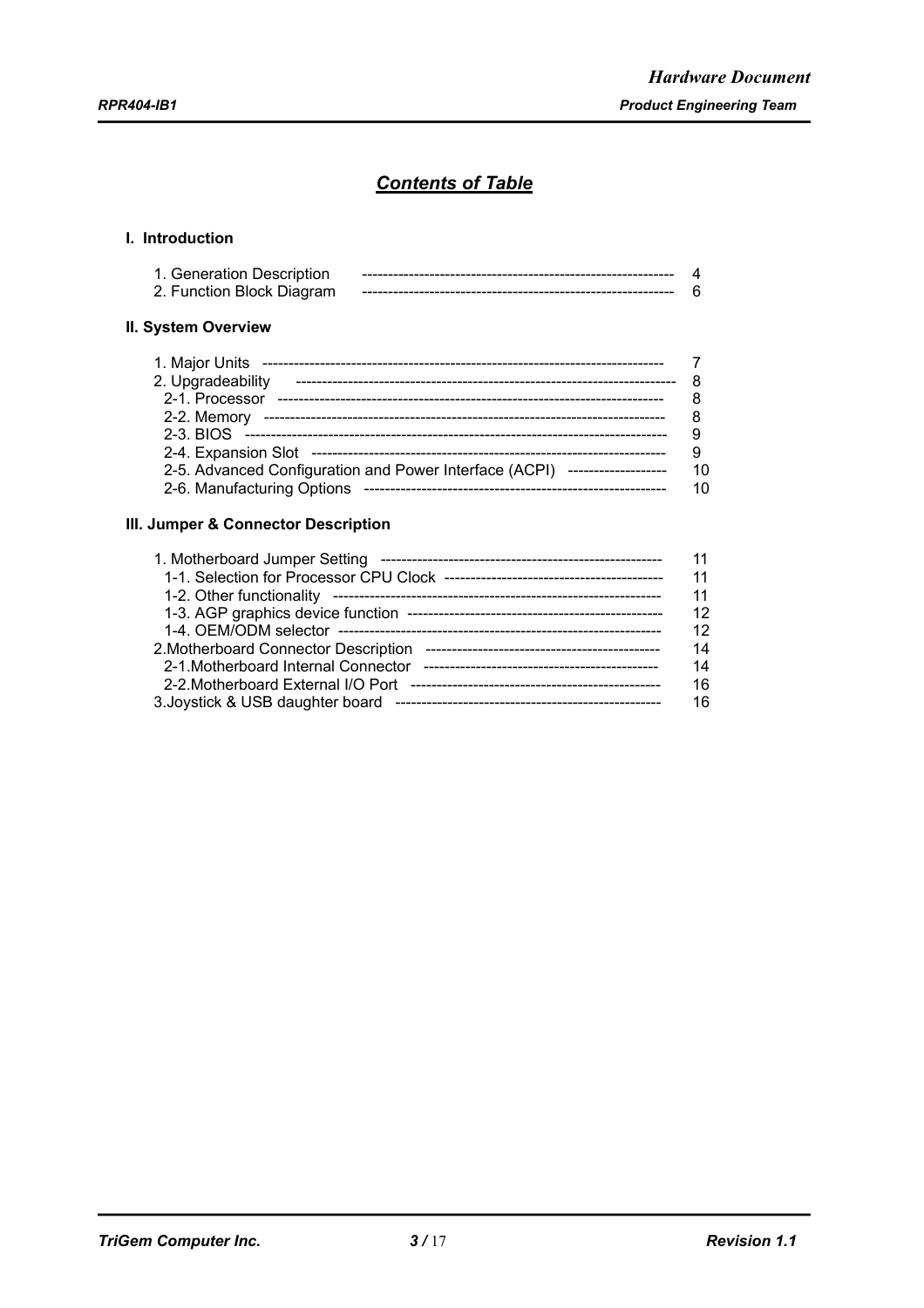# **I. Introduction**

The *Florida-TG* Micro ATX motherboard offers a time to market consumer and corporate desktop solution featuring the Intel Celeron PPGA processor with 66MHz front side bus and the Intel 440LX AGP sets in a Micro ATX low profile motherboards. In addition, the integrated graphics components have been upgraded with the AGP graphics controller and 4 or 8MB of SGRAM.

The *Florida-TG* motherboard was designed to be highly minimized system cost. In this effort a smaller form factor, Micro-ATX, gives the greater space economy and more affordable systems. Integrating AGP graphics controller and SGRAM, as well as PCI audio solution with AC97 Codec onto the motherboard eliminates the need for more expensive graphic and audio add-in cards. The end result is a system platform with a primary component level of integration with translates into affordable solution for entry-level users.

## **1. General description**

- T Motherboard
	- Small PCB size in the Micro ATX form factor (ATX V1.2 form factor)
	- 227mm \* 244mm \* 1.6t (4 Layers)
- D Processor
	- Intel Socket-370 (370pin PPGA Socket)
	- Intel Celeron 300A/333/366/400/433/466/500/533MHz processor support

#### T Main Chipset

- AGPsets PCI/AGP Controller : Intel 440LX
- PCI bus mastering controller, and Power management interface : Intel PIIX4e
- Graphics : ATi RAGE Pro Turbo with 4 or 8 MB SGRAM
- Audio : Crystal CS4281 with Ac97 Codec(CS4297A)
- Super I/O : IT8673F-A
- DC-DC Converter : SC1164
- Clock : ICS9148BF (66MHz host clock support)

**Q** Memory Configuration

- System Memory
- Two banks of 3.3V EDO/SDRAM (168pin unbuffered DIMM) with max 256MB
- EDO/SDRAM operation in 66MHz front side bus
- Flash Memory : Programmable 2MB Flash memory
- D I/O Feature
	- Integrated standard I/O functions in the rear side
	- One multi-mode parallel port
	- One FIFO serial ports and optional port by header type
	- PS/2 styles keyboard and mouse port
	- One USB port
	- Three audio jack for Line input, Speaker output and MIC input
	- Integrated standard I/O functions in the front side
	- One Joystick port
	- One USB port
- T Audio Subsystem
	- Crystal CS4281 PCI audio controller with fully DOS Games compatibility via PC/PCI, DDMA support
	- Compatible with sound blaster, sound blaster pro, and window sound system
	- Enhanced Stereo full duplex operation
	- Advanced MPC3-compatible input and output mixer
	- Joystick port and MPU-401 compatible MIDI interface
	- PC97 and PC98 compliance (and compliance with preliminary PC99)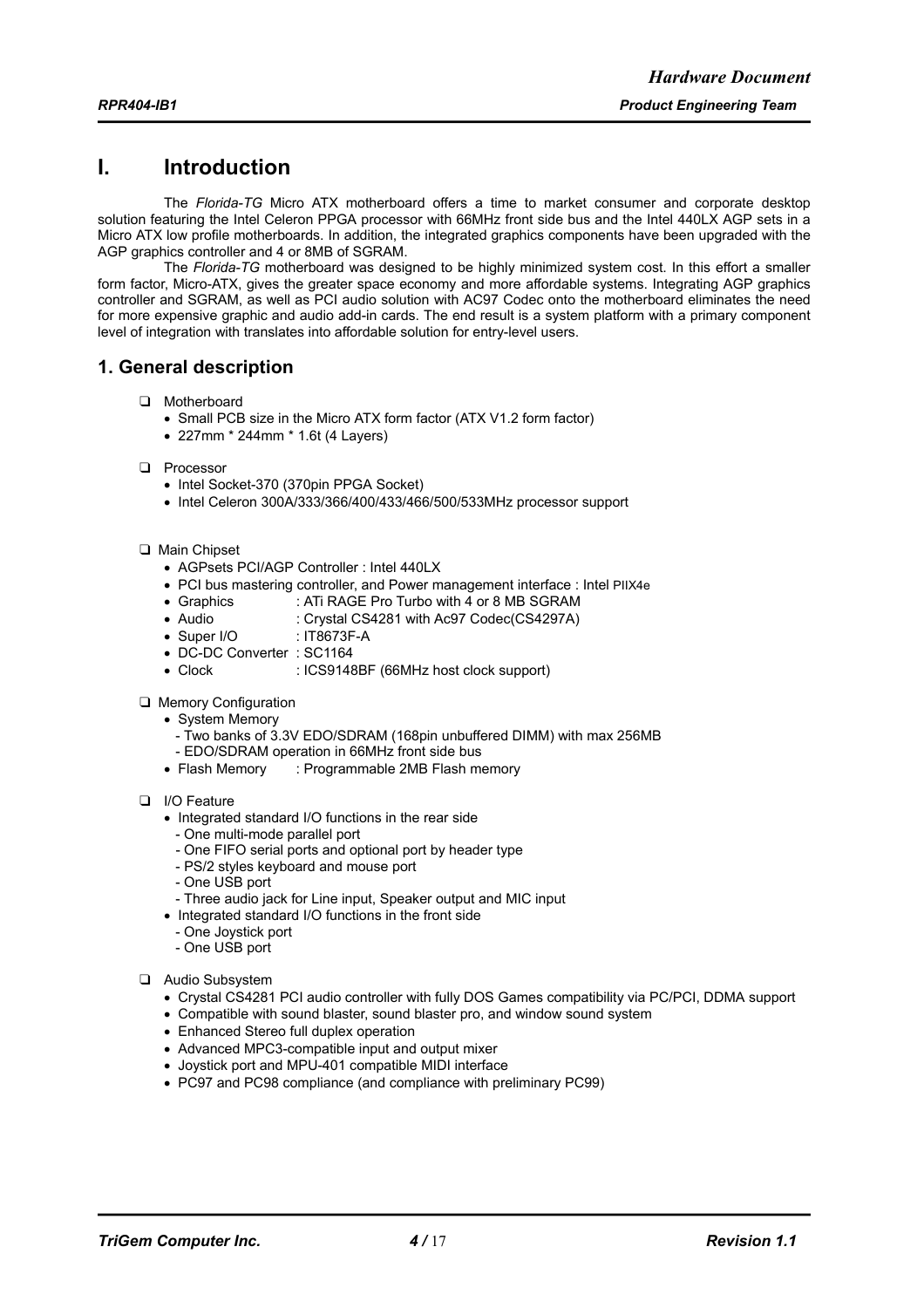- **Q** Graphics Subsystem
	- General features
		- First graphics accelerator to support AGP 2X mode with Sideband Addressing and AGP Texturing (Execute mode) to realize all the benefits of AGP
		- Superior 3D performance achieved through a floating point setup engine rated at 1.2 million triangles/sec
		- 100MHz SGRAM support for maximum 2D and 3D performance
		- Integrated 230MHz DAC allows 85Hz refresh at 1600x1200 resolutions
		- Flexible graphics memory configuration : 4MB or 8MB SGRAM(Manufacture option)
		- Integrates superior video features, including filtered scaling of 720 pixel DVD content and MPEG-2 motion compensation for software DVD
		- Highly integrated 64 bit graphics accelerator with superior support for 3D and motion video, making it ideal for multimedia PCs
		- Ati Rage Pro Turbo delivers superior 3D acceleration and comprehensive 3D support including support for true color (32bpp) rendering, a triangle set-up engine, single-pass tri-linear filtering, six perspectively correct texturing modes, video texturing.
	- 3D Acceleration
		- Hidden surface removal using 16-bit z-buffering
		- Full support for Direct3D texture lighting
		- Dithering support in 16bpp for near 24bpp quality in less memory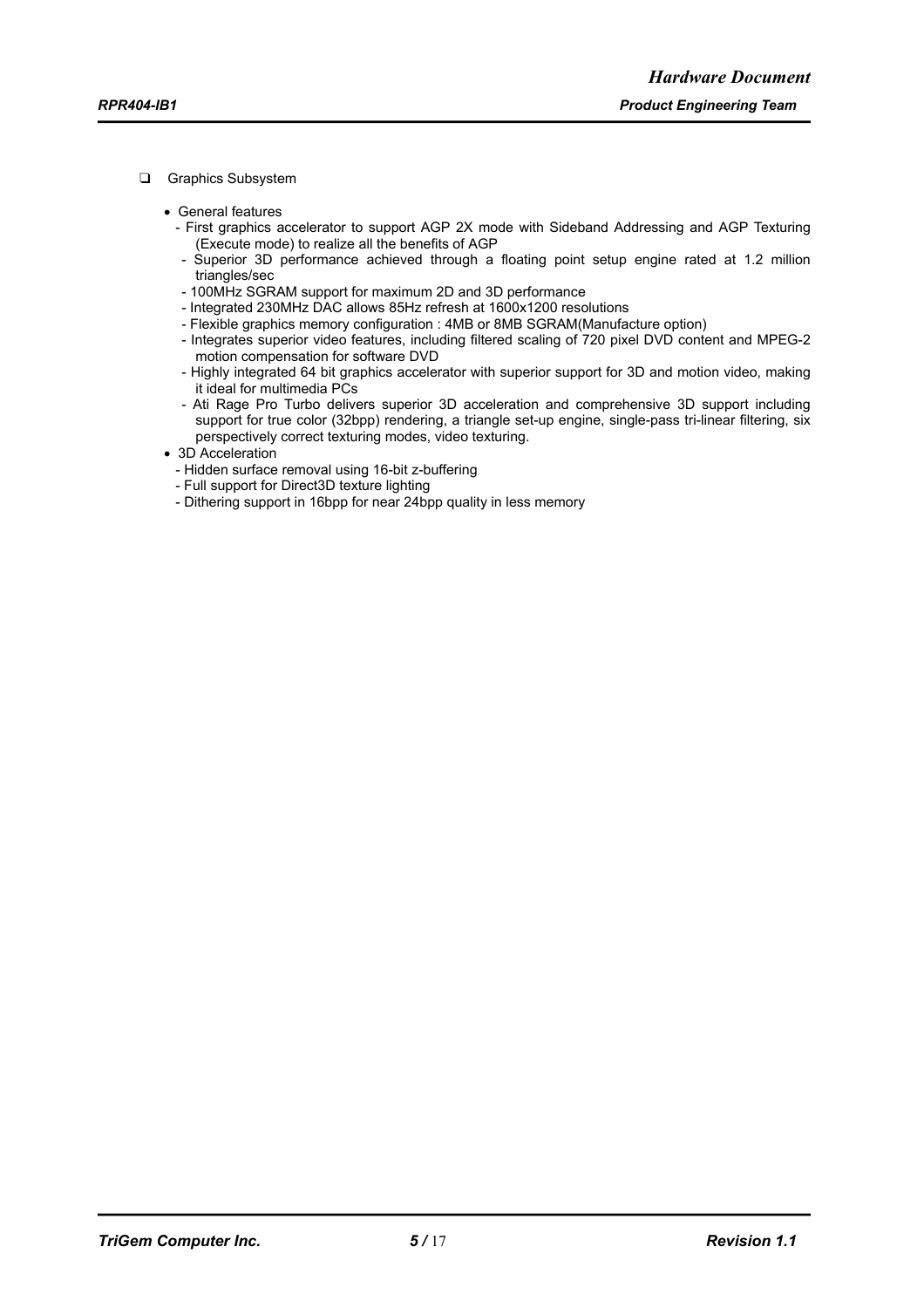#### **2. Function Block Diagram**

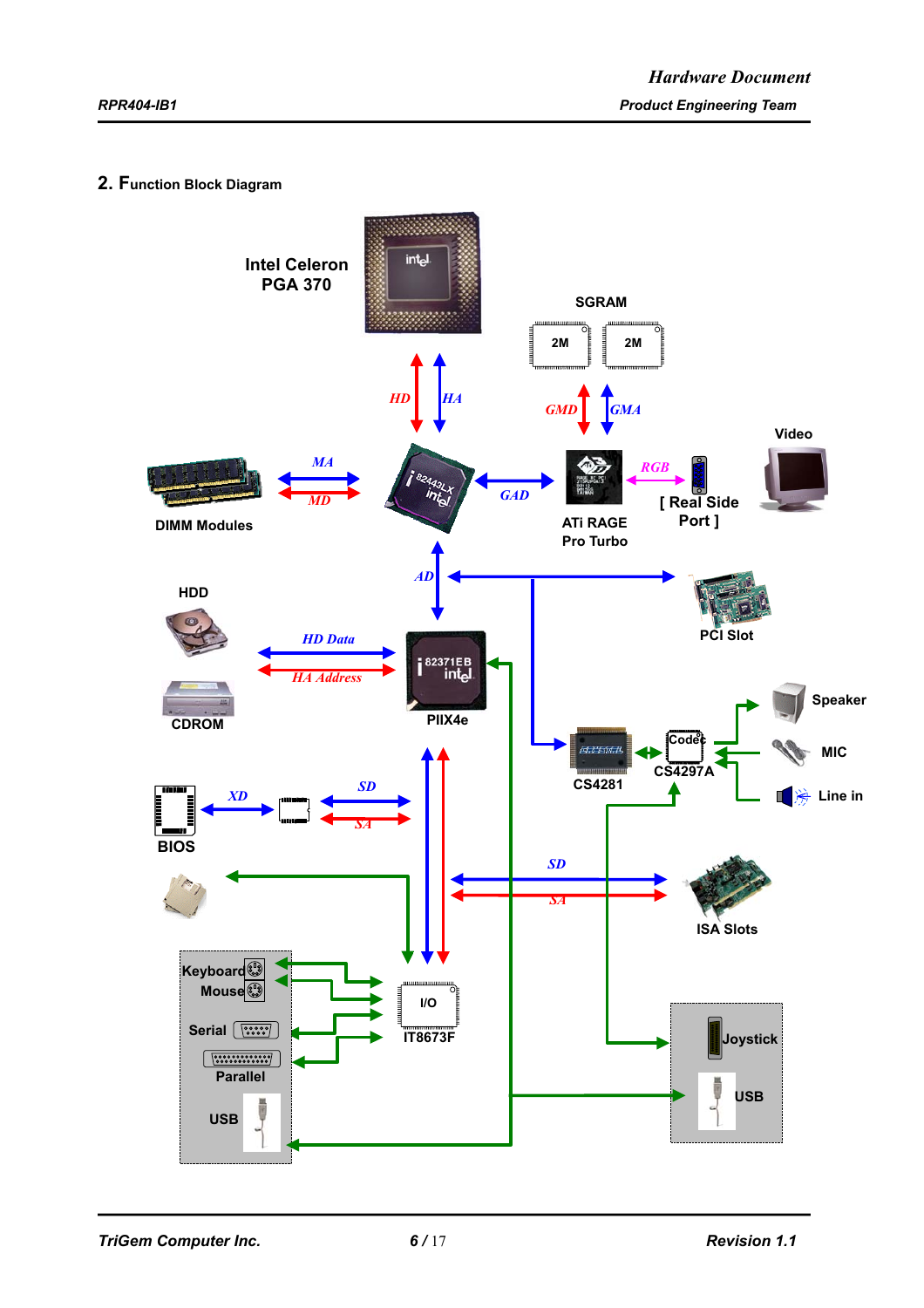# **II. System Overview**

## **1. Major Units**

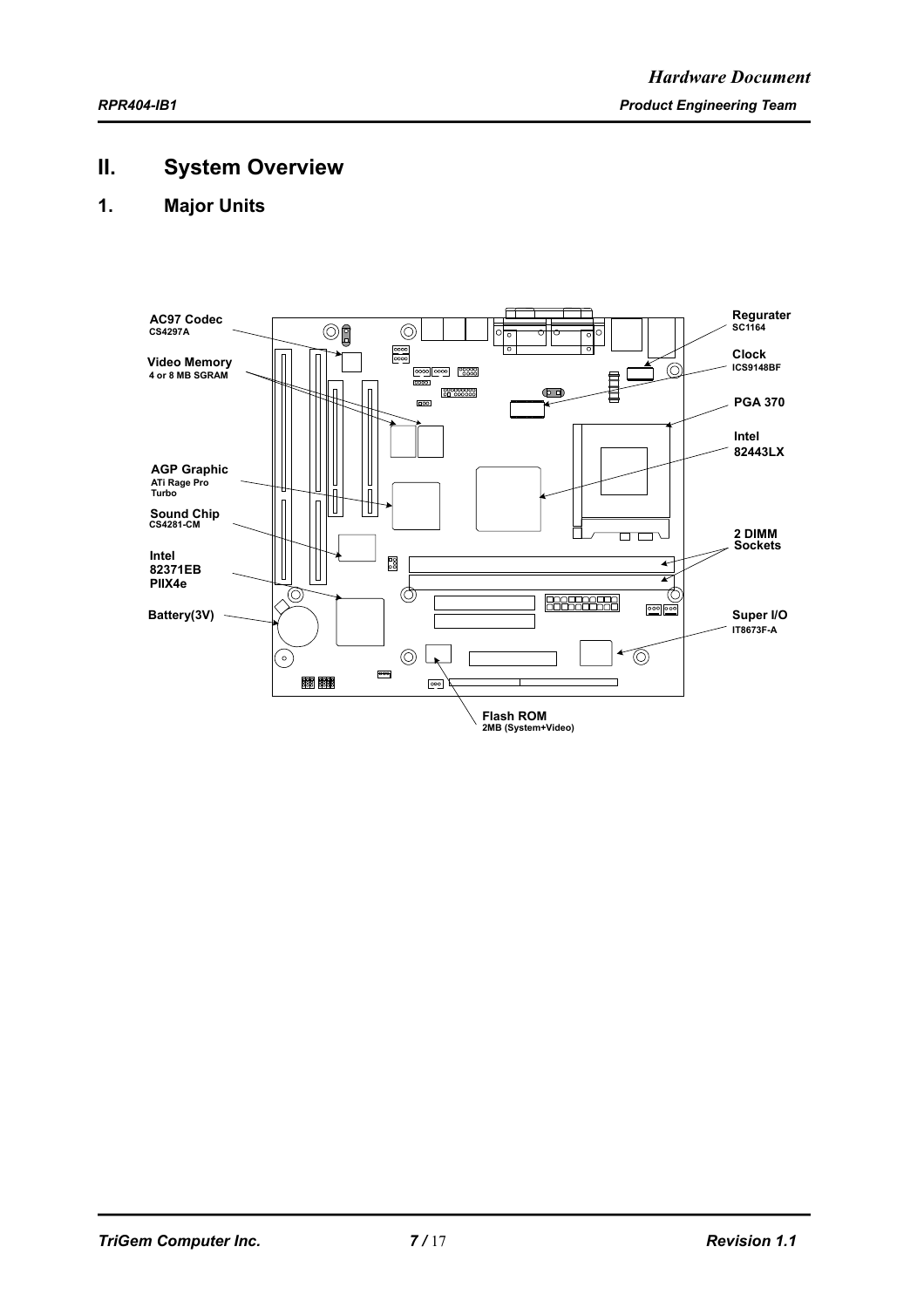## **2. Upgradeability**

#### **2-1. Processor**

*FLORIDA-TG* motherboard provides the 370pin PGA370 socket that is not backward compatible with ZIF socket-7 processors The Processor's VID pin automatically program the voltage regulator on the motherboard to the required processor voltage. The motherboard supports processors that run internally at 300/333/366/400 MHz.

- T Supported Intel Celeron Processors (PPGA Socket Type)
	- Intel : Celeron 300MHz : Celeron 333MHz : Celeron 366MHz : Celeron 400MHz : Celeron 433MHz : Celeron 466MHz : Celeron 500MHz
		- : Celeron 533MHz

#### **2-2. Memory**

The motherboard has two, dual inline memory module (DIMM), minimum 16MB to maximum 256MB memory size. The BIOS can automatically detect the memory type, size, and speed through SMBUS interface between the core chipset and DIMM module.

The motherboard supports the following memory features

• 3.3V and unbuffered168-pin DIMM



- 66MHz and 100MHz unbuffered SDRAM, and also EDO DRAM
- Non-ECC memory and ECC memory support
- Single or double-sided DIMM with the following types

| DIMM size | Non-ECC memory | ECC memory     |  |
|-----------|----------------|----------------|--|
| 16MB      | 2Mbit * 64bit  | 2Mbit * 72bit  |  |
| 32MB      | 4Mbit * 64bit  | 4Mbit * 72bit  |  |
| 64MB      | 8Mbit * 64bit  | 8Mbit * 72bit  |  |
| 128MB     | 16Mbit * 64bit | 16Mbit * 72bit |  |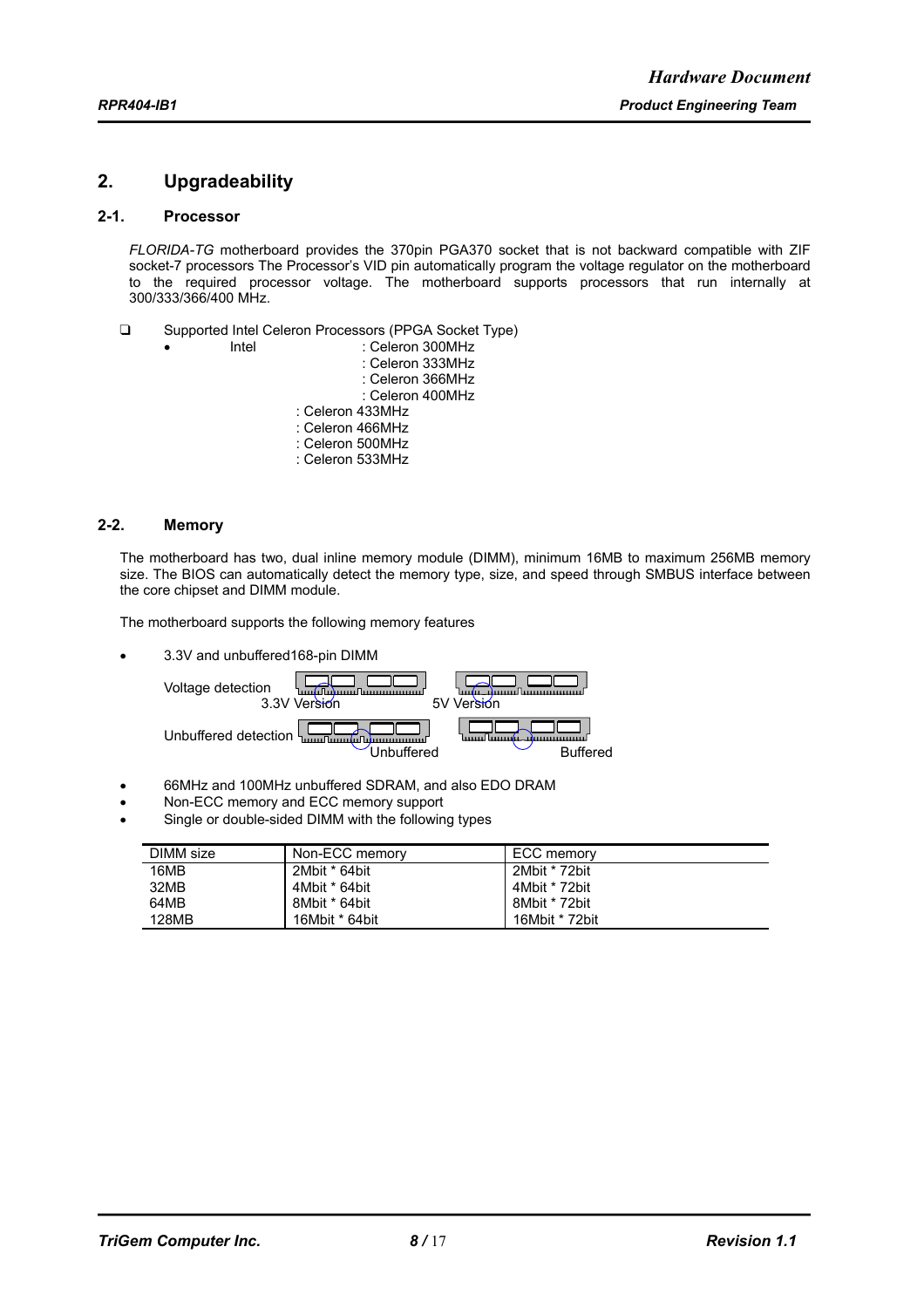#### **2-3 BIOS**

The motherboard uses a TriGem-AMI BIOS, which is stored in flash memory and can be upgraded using a diskbased program. A new version of the BIOS can be upgraded from a diskette using the Flash Memory Update utility.

**T** Flash memory organization

| Address (Hex)       | Size  | Functional description       |
|---------------------|-------|------------------------------|
| FFFF0000 - FFFFFFFF | 64KB  | Boot block                   |
| FFFA0000 - FFFEFFFF | 256KB | Main BIOS block              |
| FF9F0000 - FFF9FFFF | 8KB   | Used by BIOS (Event logging) |
| FFF9E000 - FFF9EFFF | 8KB   | OEM logo or can flash area   |
| FFF9C000 - FFF9DFFF | 16KB  | DMI configuration data, PnP, |
| FFF90000 - FFF9BFFF | 96KB  | Fault tolerant storage       |
| FFF80000 - FFF8FFFF | 64KB  | Fault tolerant backup block  |

On-board device management

The BIOS can manage the devices on the motherboard over the CMOS setup menu. However the corresponding jumper as described Jumper setting section later can disable the built-in AGP graphics controller.

| Device              | Description               | CMOS setup menu                      | Default value |
|---------------------|---------------------------|--------------------------------------|---------------|
| Internal Cache      | Celeron PPGA Processor    | Enable / Disable                     | Enabled       |
| PS/2 Mouse          | Intel $82371EB$ (PIIX4e)  | Enable / Disable                     | Enabled       |
| <b>USB Function</b> | Intel 82371EB (PIIX4e)    | Enable / Disable                     | Enabled       |
| On board Sound      | CS4281 with CS4297A Codec | Enable / Disable                     | Enabled       |
| On board FDC        | Super I/O (IT8673F-A)     | Auto / Enable / Disable              | Auto          |
| On board serial     | Super I/O (IT8673F-A)     | Auto / 3F8 / 2F8 / 3E8 / 2E8         | Auto          |
| On board parallel   | Super I/O (IT8673F-A)     | Auto / Disable / 378 / 278 / 3BC     | Auto          |
| On board IDE        | Intel $82371EB$ (PIIX4e)  | Disable / Primary / Secondary / Both | <b>Both</b>   |

#### **2-4. Expansion Slot**

The motherboard support ISA, PCI and AGP function. ISA and PCI functions are extended to the additional slot with two ISA and two PCI, and AGP function is designed in the motherboard with AGP graphics controller.

**D** PCI configuration space map

| Bus number | Device number | Function number | Device                                      |
|------------|---------------|-----------------|---------------------------------------------|
| 00         | 00            | 00              | Intel $82443LX$                             |
| 00         | 01            | 00              | Intel $82371EB$ (PIIX4e)                    |
| 00         | 07            | 00              | PCI/ISA bridge (PIIX4e)                     |
| 00         | 07            | 01              | IDE bus master (PIIX4e)                     |
| 00         | 07            | 02              | USB (PIIX4e)                                |
| 00         | 07            | 03              | Power management (PIIX4e)                   |
| 01         | 00            | 00              | ATi Rage Pro Turbo graphic controller (AGP) |
| 00         | 13            | 00              | PCI slot1                                   |
| 00         | 12            | 00              | PCI slot2                                   |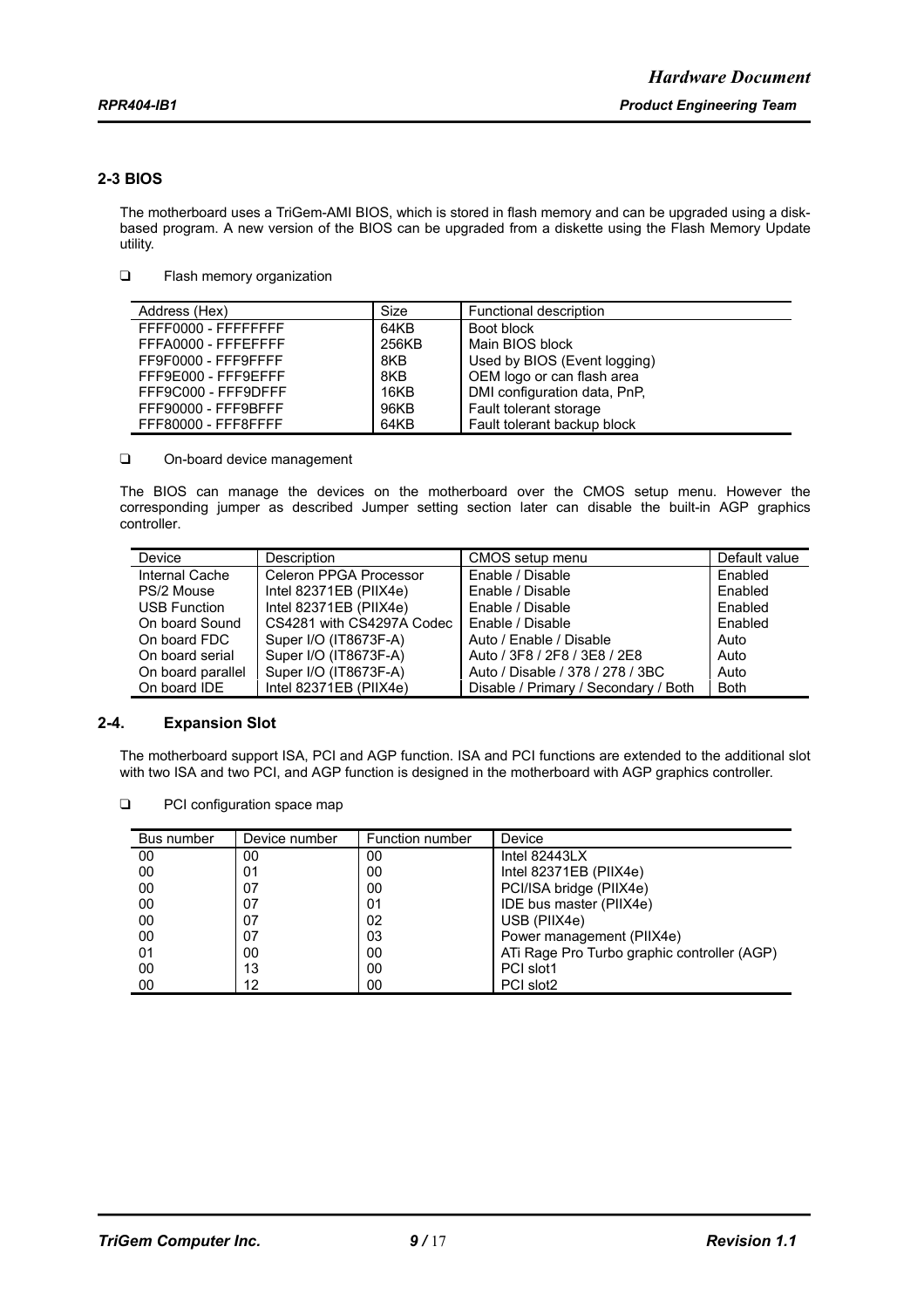#### □ PCI interrupt & master number routing map

Intel 82371EB (PIIX4e) PCI/ISA bridge has four programmable interrupt request input signals. Any PCI interrupt source connects to one of these interrupts signals and assigned to the free proper interrupt number by PnP BIOS.

| <b>SB INT</b> | First            | Second           | $AGP^*$          | PIIX4e      |
|---------------|------------------|------------------|------------------|-------------|
| signals       | PCI slot         | PCI slot         | graphics         | USB device  |
| <b>PIRQA</b>  | <b>INTA</b>      | <b>INTB</b>      | <b>INTA</b>      |             |
| <b>PIRQB</b>  | <b>INTB</b>      | <b>INTC</b>      |                  |             |
| <b>PIRQC</b>  | <b>INTC</b>      | <b>INTD</b>      |                  |             |
| <b>PIRQD</b>  | <b>INTD</b>      | <b>INTA</b>      |                  | <b>INTA</b> |
| Master        | REQ0             | REQ1             |                  |             |
| <b>IDSEL</b>  | AD <sub>30</sub> | AD <sub>29</sub> | AD <sub>18</sub> |             |

Note 1.

Also AGP graphics controller does not use any PCI interrupt in the *Florida-TG(A)* motherboard, because the interrupt function of AGP graphics controller was designed to disabled status. For more information, please contact the technical support team.

#### **2-5. Advanced Configuration and Power Interface (ACPI)**

The motherboard and system BIOS support the ACPI that requires an ACPI-aware operating system such as Windows-NT 5.0 or Windows 98. ACPI feature include

- Plug and play and APM functionality normally contained in the BIOS
- Power management control of individual devices : add-in cards, hard disk drives, USB devices, and Video
- A soft-off feature that enables operating system to power off the computer
- Support for multiple wakeup events
- Indication LED for normal mode (Green), standby mode (Blinking Green), and suspend mode (Blinking Green) but this function is dependent on the LED logic.

| Wakeup device | Wakeup events and functionality                              |
|---------------|--------------------------------------------------------------|
| Power switch  | Wakeup from Power-off status and power-off function          |
| LAN           | Wakeup from power-off status                                 |
| Modem         | Wakeup from power-off status                                 |
| Sleep button  | Wakeup from power-off status and go to suspend mode (option) |

#### **2-6. Manufacturing Options**

The motherboard has several manufacturing options according to OEM/ODM requirement. Make sure that these options can be applied in the assembly stage, and it's impossible to upgrade or change in the customer field.

| Option items        | Selectable functionality   | Feature changes             |
|---------------------|----------------------------|-----------------------------|
| Joystick port       | Front side / Rear side     | Use additional board or not |
| USB port            | Front side / Rear side     | Use additional board or not |
| Super I/O           | IT8673F-A /ITE8693(Option) | Include LM79(Option)        |
| Graphics controller | Rage Pro Turbo             | AGP mode (2x)               |
| Graphics memory     | 4MB / 8MB(Option)          | Two SGRAM configuration     |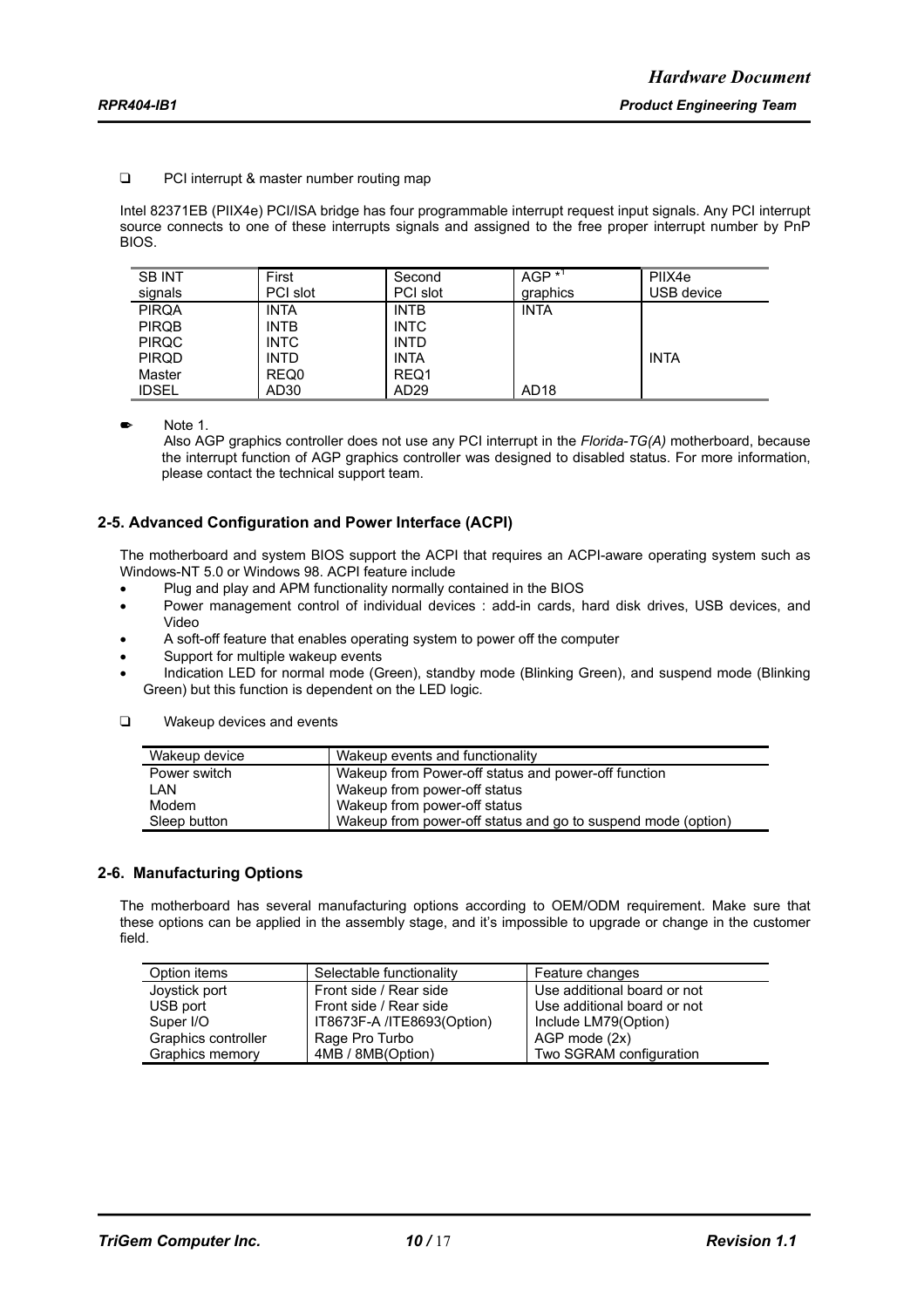# **III. Jumper & Connector Description**

# **1. Motherboard Jumper Setting**



### **1-1. Selection for Processor CPU Clock**

 $\Box$  Intel Celeron PPGA Processor is auto set the core to bus frequency ratio.

#### **1-2. Other functionality**

| DIP Switch | <b>Function</b>     | 2-3                                     | 1-2(Default)                                  |
|------------|---------------------|-----------------------------------------|-----------------------------------------------|
| J5         | CMOS RAM function   | Clear CMOS RAM                          | <b>Enable write/save</b>                      |
| J6.        | Password function   | Clear password                          | Enable password                               |
| J7         | CMOS setup function | Disable to edit CMOS contents           | <b>Enable to edit CMOS</b><br>contents        |
| J8         | FDD write protect   | Disable to write data<br>to Floppy disk | <b>Enable to write data</b><br>to Floppy disk |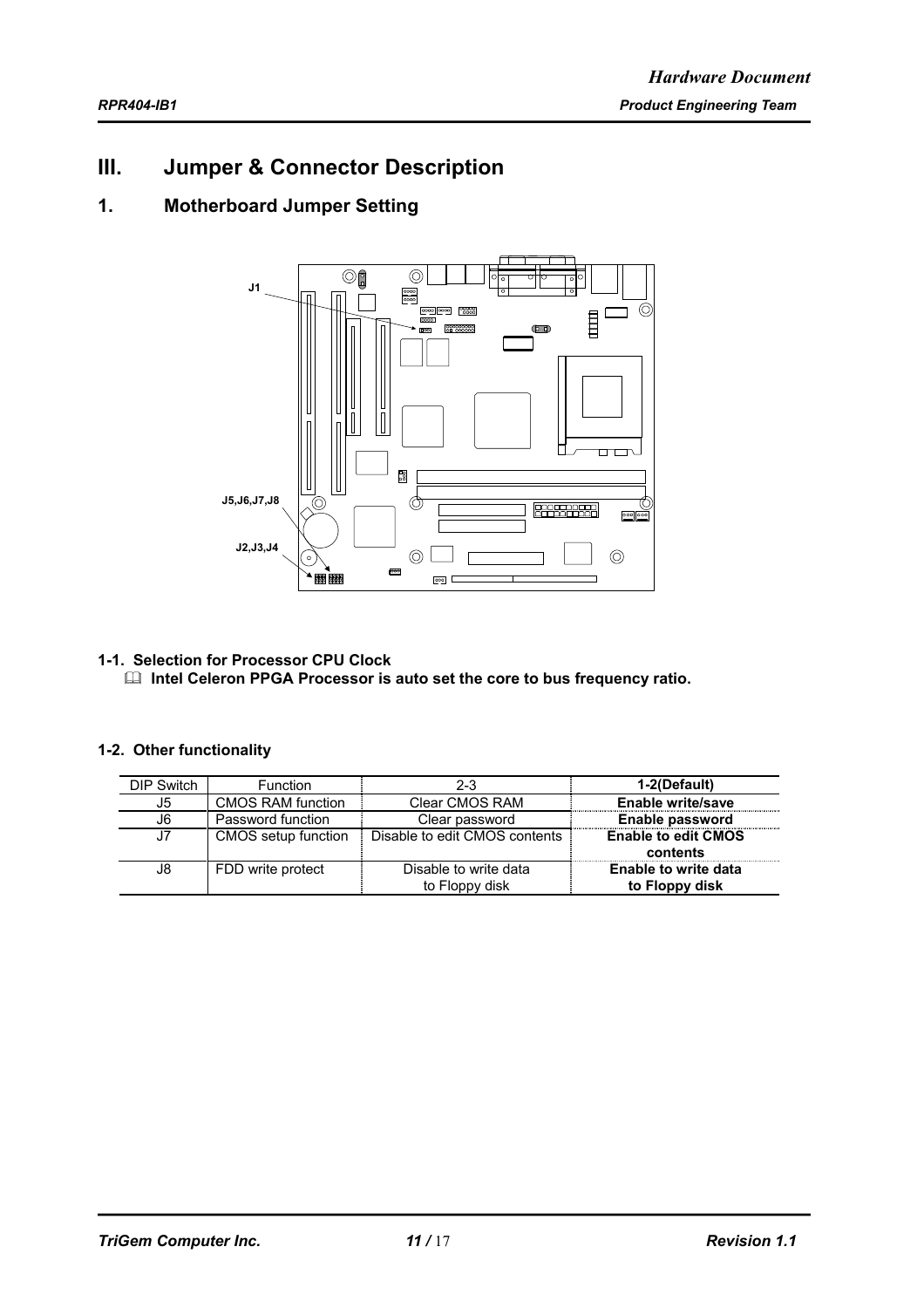#### **1-3. AGP graphics device function**

| This jumper does set the functionality of the built-in AGP graphics controller |                                                          |  |  |
|--------------------------------------------------------------------------------|----------------------------------------------------------|--|--|
|                                                                                | AGP device functionality                                 |  |  |
| 1-2                                                                            | Disable AGP graphics controller built in the motherboard |  |  |
| 2-3 (default)                                                                  | Enable AGP graphics controller built in the motherboard  |  |  |

#### **1-4. OEM/ODM selector**

These jumpers (J2, J3 & J4) will be optional parts for the OEM/ODM logo message selector.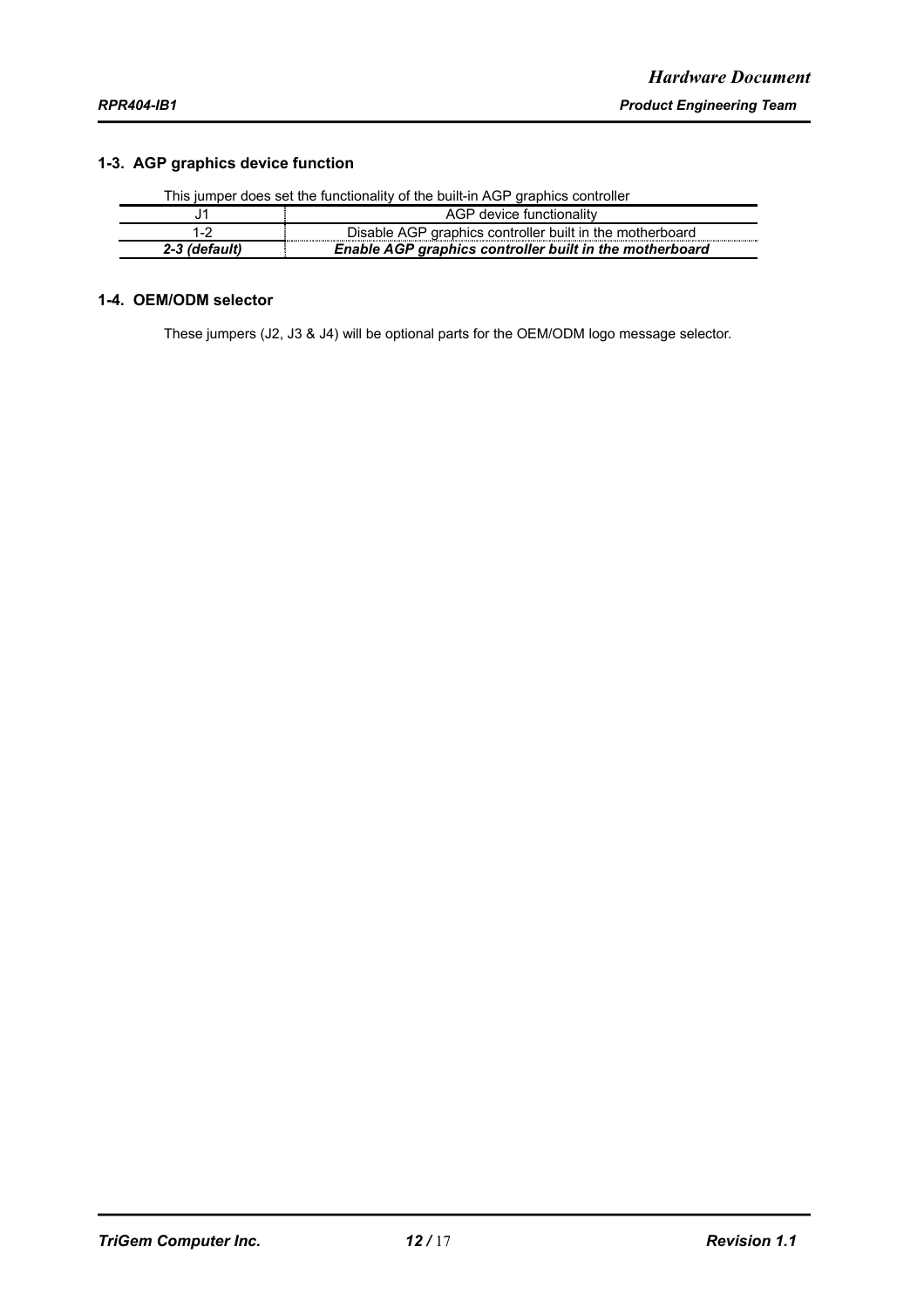# **2. I/O Header Connector Description**

#### **2-1. Motherboard Internal Connector**



#### CPU FAN connector (CN54)

|      | Pin number                                   | Signal description    |
|------|----------------------------------------------|-----------------------|
| ㅁㅇㅇㅣ |                                              | GND                   |
|      | -------------------<br>--------------------- | <b>FAN power</b>      |
| `N54 |                                              | lachometer<br>(speed, |

#### **T** System Chassis FAN connector (CN53)

| 123    | Pin number | Signal description |
|--------|------------|--------------------|
| $\Box$ |            | GNE                |
|        |            | <b>FAN</b> control |
|        |            | Tachometer (Speed) |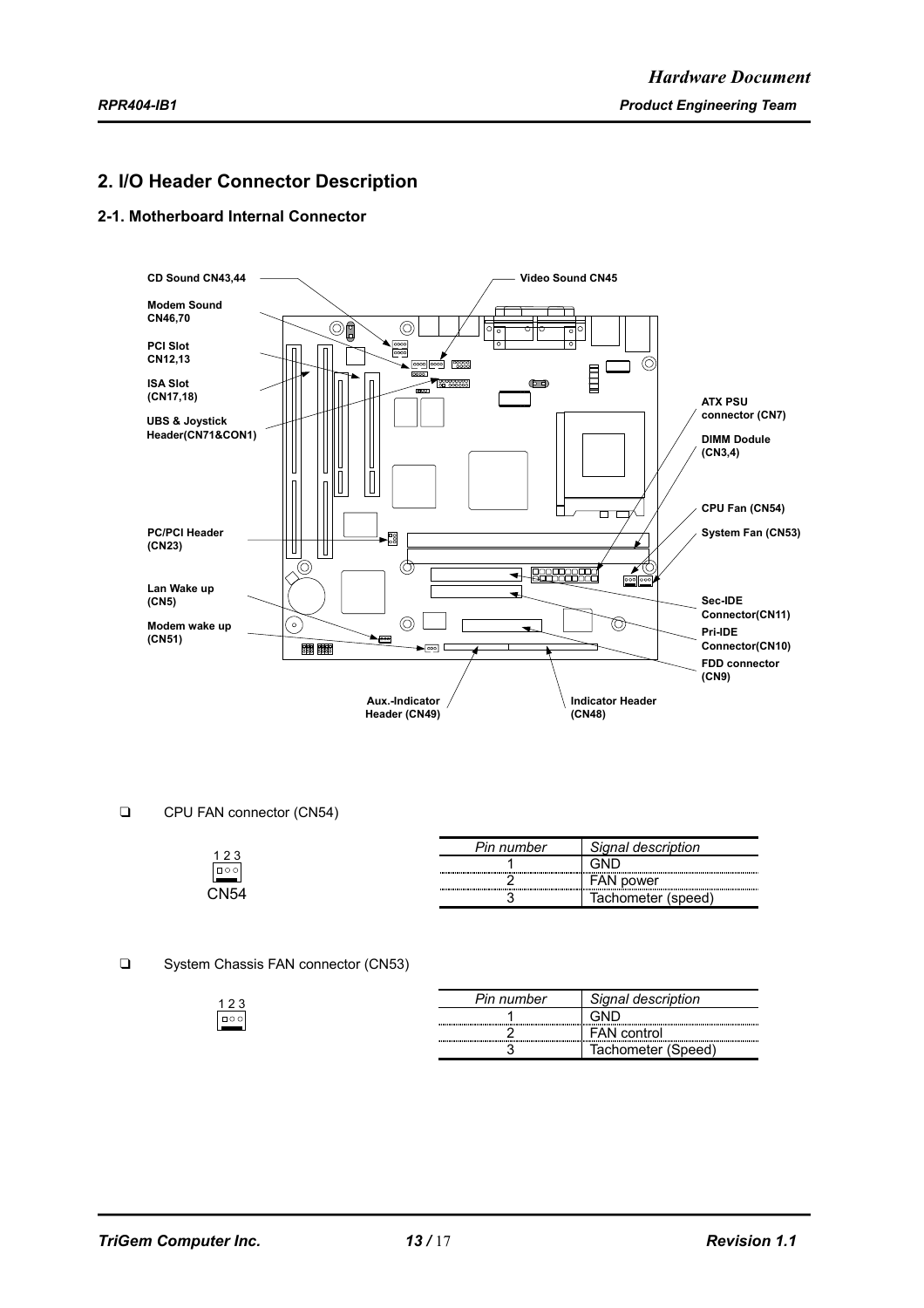D PC/PCI connector (CN23)

|   |        | ñ |  |
|---|--------|---|--|
| ž | ė<br>Ľ | č |  |
|   |        |   |  |
|   |        |   |  |

| Signal description |          | Signal description |
|--------------------|----------|--------------------|
|                    | -------- |                    |
|                    |          |                    |
|                    |          |                    |

**Joystick & USB connector (CON1, CN71)** 

| 3187654321                 |  |  |  |  |  |
|----------------------------|--|--|--|--|--|
| 000000000<br>00000000      |  |  |  |  |  |
| 4 2 16 15 14 13 12 11 10 9 |  |  |  |  |  |

|       | Signal description               | Pin                             | Signal description   |
|-------|----------------------------------|---------------------------------|----------------------|
|       |                                  | <br>                            |                      |
|       |                                  |                                 |                      |
|       |                                  |                                 |                      |
|       |                                  | ------------------------------- |                      |
|       |                                  |                                 |                      |
|       |                                  | <br>                            |                      |
|       |                                  |                                 |                      |
| o<br> |                                  |                                 | .ev                  |
|       | -------------------------------- |                                 | <b>Positive DATA</b> |
|       | <b>Negative DATA</b>             |                                 |                      |

□ Video Sound (CN45)  $\begin{array}{r} 1234 \\ \hline \text{1000} \end{array}$ 

| Signal description |               | 'n | Signal description |
|--------------------|---------------|----|--------------------|
|                    | ------------- |    |                    |
|                    |               |    | und                |

□ Modem Sound (CN46, CN70)

| 12345 |  |
|-------|--|
| 00000 |  |
| CN46  |  |

| Pin | Signal description | Pin | Signal description |
|-----|--------------------|-----|--------------------|
|     | MIC.               |     |                    |
|     |                    | 5   | <b>MONO IN</b>     |
|     | MONO OUT           |     |                    |
|     |                    |     |                    |
| Pin | Signal description | Pin | Signal description |
|     | <b>MONO IN</b>     |     |                    |
|     |                    |     |                    |

#### CD Sound (CN43, CN44)

1 2 3 4<br>[d्००) Mitsumi CD (CN44)

 $\begin{array}{|c|c|}\n 1 & 2 & 3 & 4 \\
\hline\n \hline\n \text{1000} & & \end{array}$ CN70

| 1234              | Pin | Signal description     | Pin   | Signal description |
|-------------------|-----|------------------------|-------|--------------------|
| $\overline{\Box}$ |     | <sub>-</sub> eft Sound | ◠<br> |                    |
| ATAPI CD (CN43)   |     |                        |       | Sound              |
|                   |     |                        |       |                    |
|                   |     |                        |       |                    |

| ⊃in | <b>™qnal description</b> |         | วิiqnal description |
|-----|--------------------------|---------|---------------------|
|     |                          | ∽<br>s. |                     |
|     | oπ<br>.U                 |         |                     |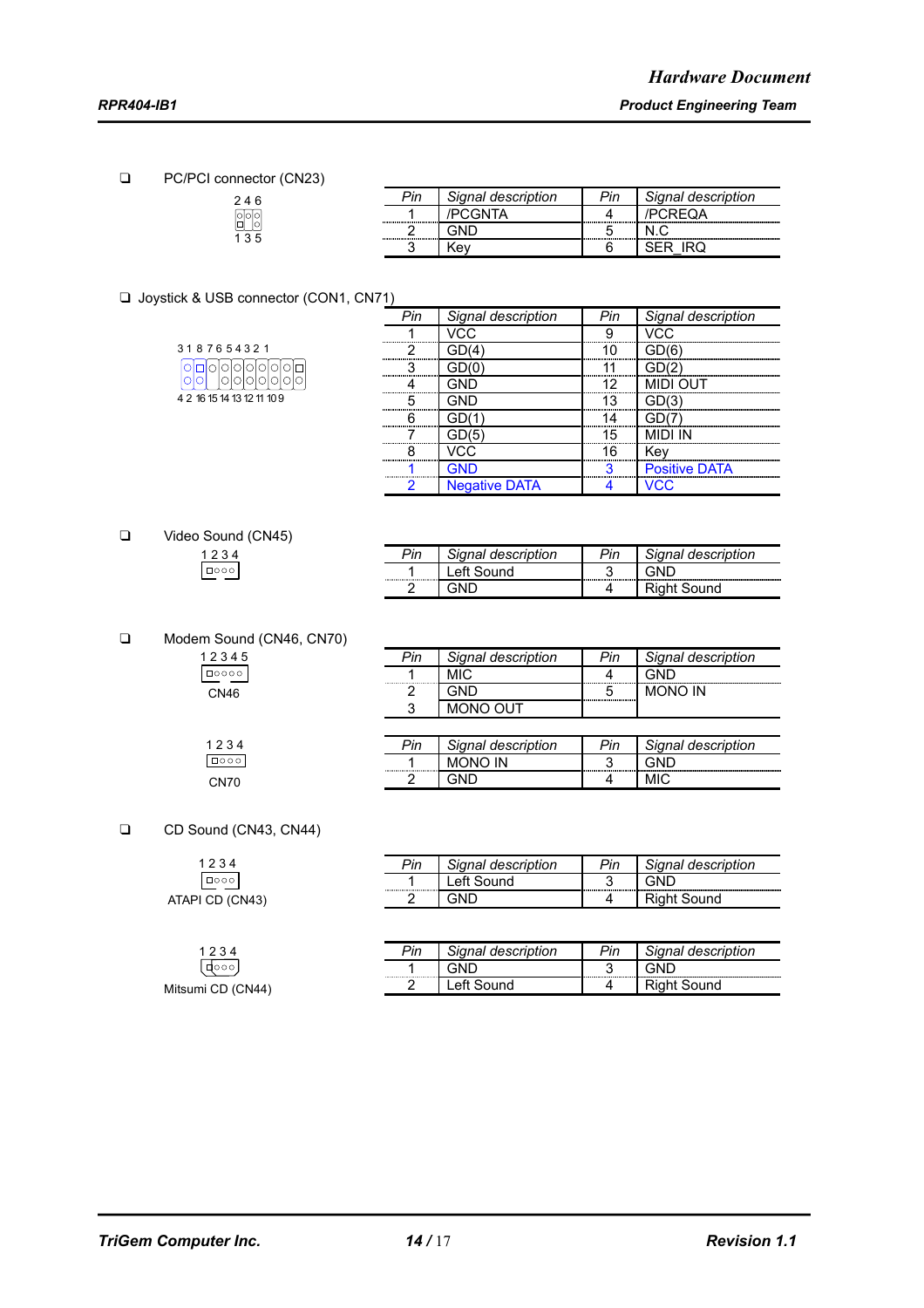| □ | LAN Wakeup (CN5) |  |
|---|------------------|--|
|   | 1234             |  |

| −in | Signal description | $\n  Time\n$ | Signal description |
|-----|--------------------|--------------|--------------------|
|     | -------------      | s.           |                    |
|     |                    |              |                    |

**T** Modem Wakeup (CN51)  $\begin{array}{r} 1234 \\ \hline \text{1000} \end{array}$ 

|  | nal description | gnal description |
|--|-----------------|------------------|
|  |                 |                  |
|  |                 |                  |

Indicator Header (CN48)

PWR HDD DC SW IrDA Speaker **1 2 3 5 6 8 9 11 12 13 14 15 16 17 19 20 22**

| Pin                               | Signal description     | Pin    | ınal description        |
|-----------------------------------|------------------------|--------|-------------------------|
|                                   | م ۱/۲                  | 10     |                         |
|                                   | PM indicator signal    | 13     | Antion'                 |
| --------------------------------- | GND                    |        | Intion'                 |
|                                   | Kev                    | 15     | (Ontion)                |
|                                   | VCC                    | 16     | N C                     |
|                                   | HDD access signal      |        | u∩n                     |
|                                   | Kev                    | 18     |                         |
|                                   | Power-ON switch signal |        |                         |
|                                   |                        | oc     | JD (Ontion)             |
|                                   | Kev<br>                | C.<br> | N C                     |
|                                   | <b>IRRX</b> (Option)   | 22     | Speaker signal (Option) |

□ Aux. Indicator Header (CN49) (Option)



| Pin | Signal description           | Pin | Signal description |
|-----|------------------------------|-----|--------------------|
|     | Key lock Signal to Super I/O |     | GND                |
|     | Kev                          |     | Reset signal       |
|     | GND                          |     | Kev                |
|     | Sleep Function signal        |     | GND                |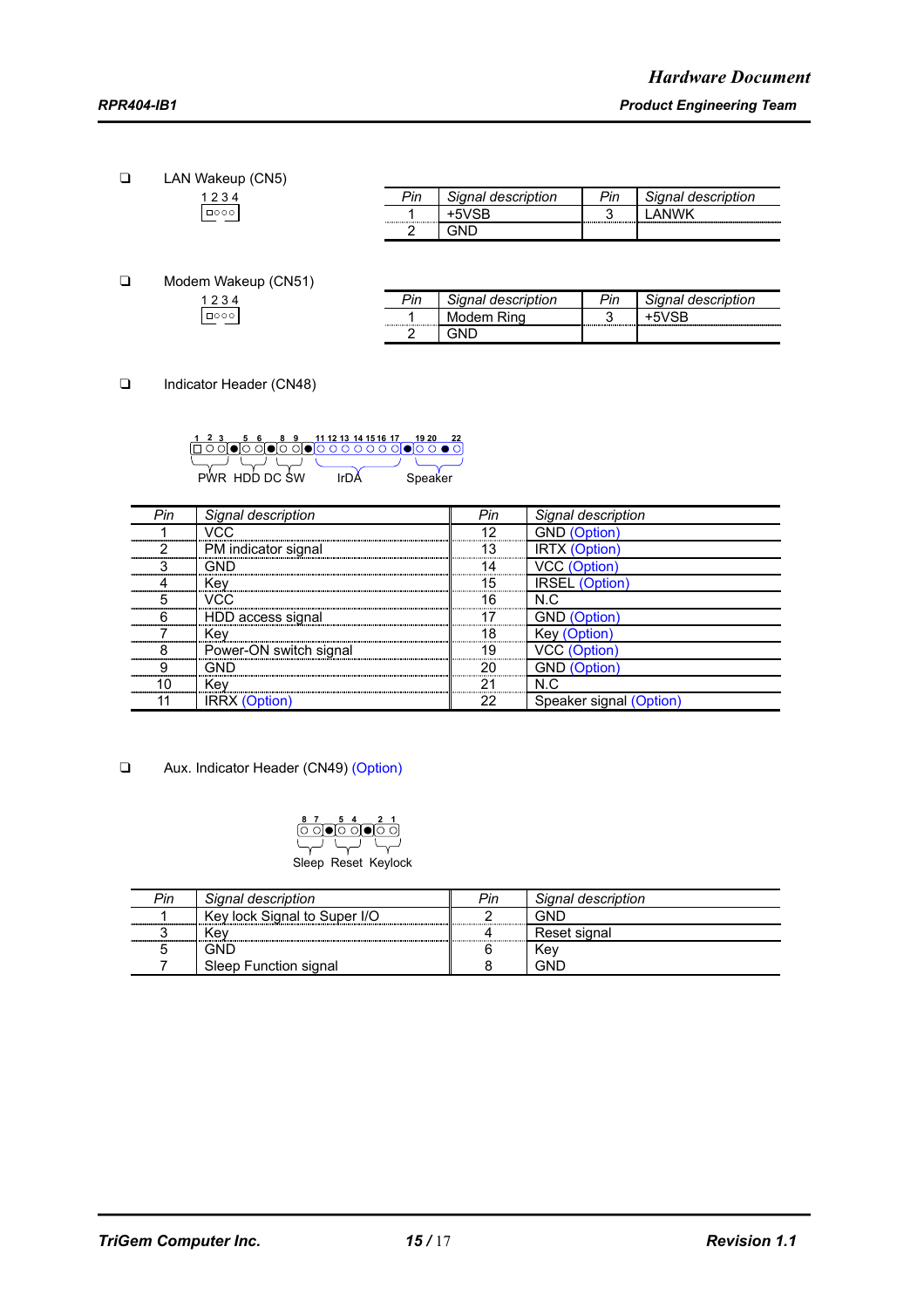### **2-2. Motherboard External I/O Port**



## **3. Joystick & USB daughter board**